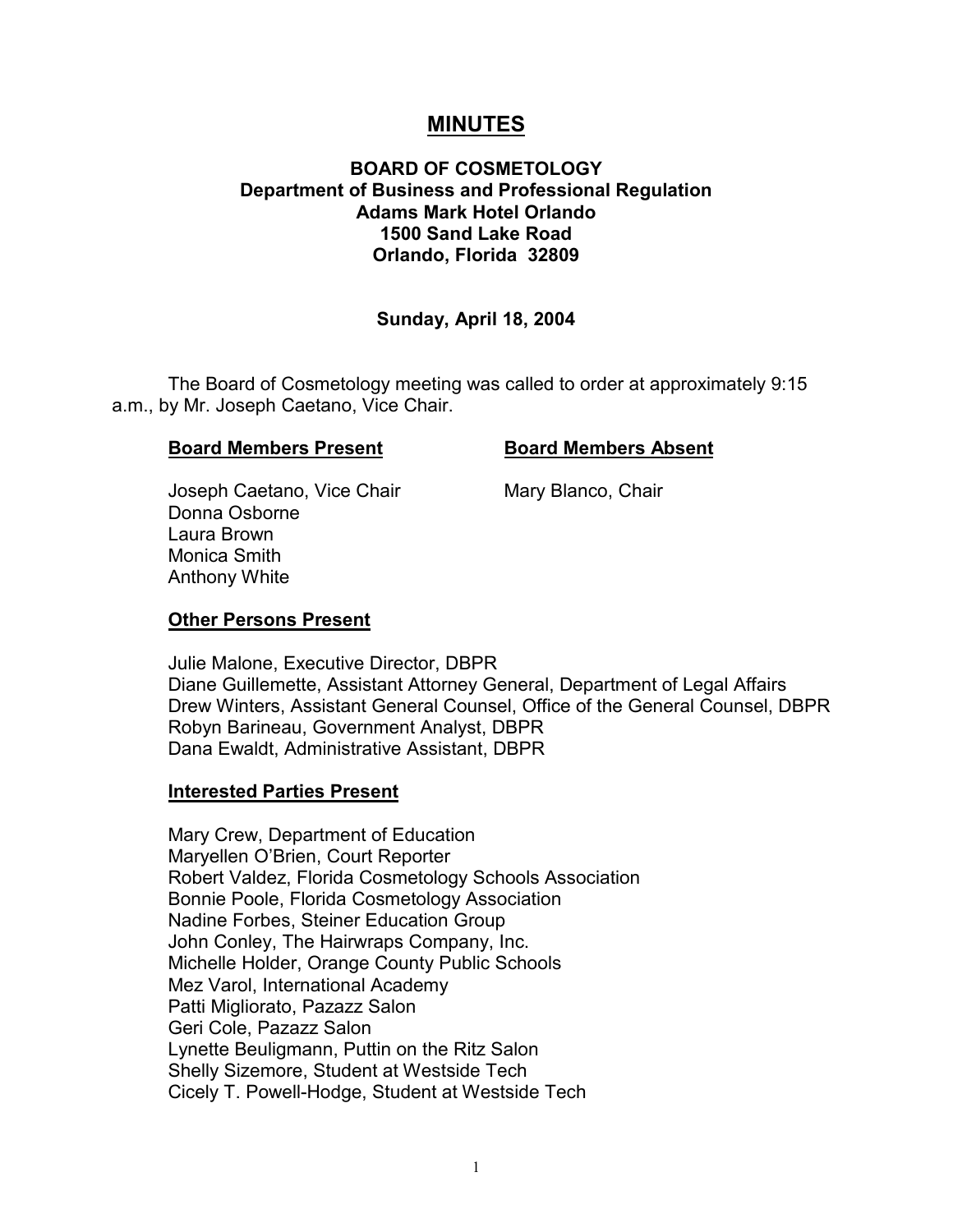Ana Sepulveda, Apples Beauty Center, Respondent CeCe Silvera, Respondent Candice McKenzie, Xclusive Cuts, Inc., Respondent Adelina Valdez, All City Hair Designs, Respondent Elise Ranieri, Respondent Peter Ranieri Mary White

The meeting was opened with a roll call and a quorum was established. Vice Chair Caetano was moved to Chair in the absence of Chair Mary Blanco. Chair Caetano excused Chair Blanco's absence from the meeting.

#### **Approval of Minutes: January 11, 2004**

Mrs. Laura Brown moved to accept the minutes from the January 11, 2004, board meeting. Ms. Donna Osborne seconded the motion to accept the minutes and the motion passed unanimously.

#### **Disciplinary Matters**

## **Informal Hearings**

Regarding Case No. 2003-075501 against Shannon Paige Martin of Pensacola, Mr. Winters presented the department's case in this matter. Ms. Osborne moved that the board find the Respondent was properly served with the Administrative Complaint, that there was competent substantial evidence to support the allegations as set forth in the Administrative Complaint, that the Respondent committed the offenses as outlined in the Administrative Complaint, and impose a fine of \$400 and costs of \$128.45. Mr. Anthony White seconded the motion and the motion passed unanimously.

Regarding Case No. 2003-045249 against Divine Touch Hair & Nail Salon of Hollywood, Mr. Winters pulled this case from the agenda as a Settlement Stipulation is currently being drafted in this matter.

Regarding Case No. 2003-056884 against Thuy Dong Troung of North Palm Beach Miami, Mr. Winters presented the department's case in this matter. Ms. Osborne moved that the board find the Respondent was properly served with the Administrative Complaint, that there was competent substantial evidence to support the allegations as set forth in the Administrative Complaint, that the Respondent committed the offenses as outlined in the Administrative Complaint, and impose a fine of \$500 and costs of \$110.51. Mr. White seconded the motion and the motion passed unanimously.

Regarding Case No. 2003-080262 against Venus Cruz of Miramar, Mr. Winters presented the department's case in this matter. Mrs. Brown moved that the board find the Respondent was properly served with the Administrative Complaint, that there was competent substantial evidence to support the allegations as set forth in the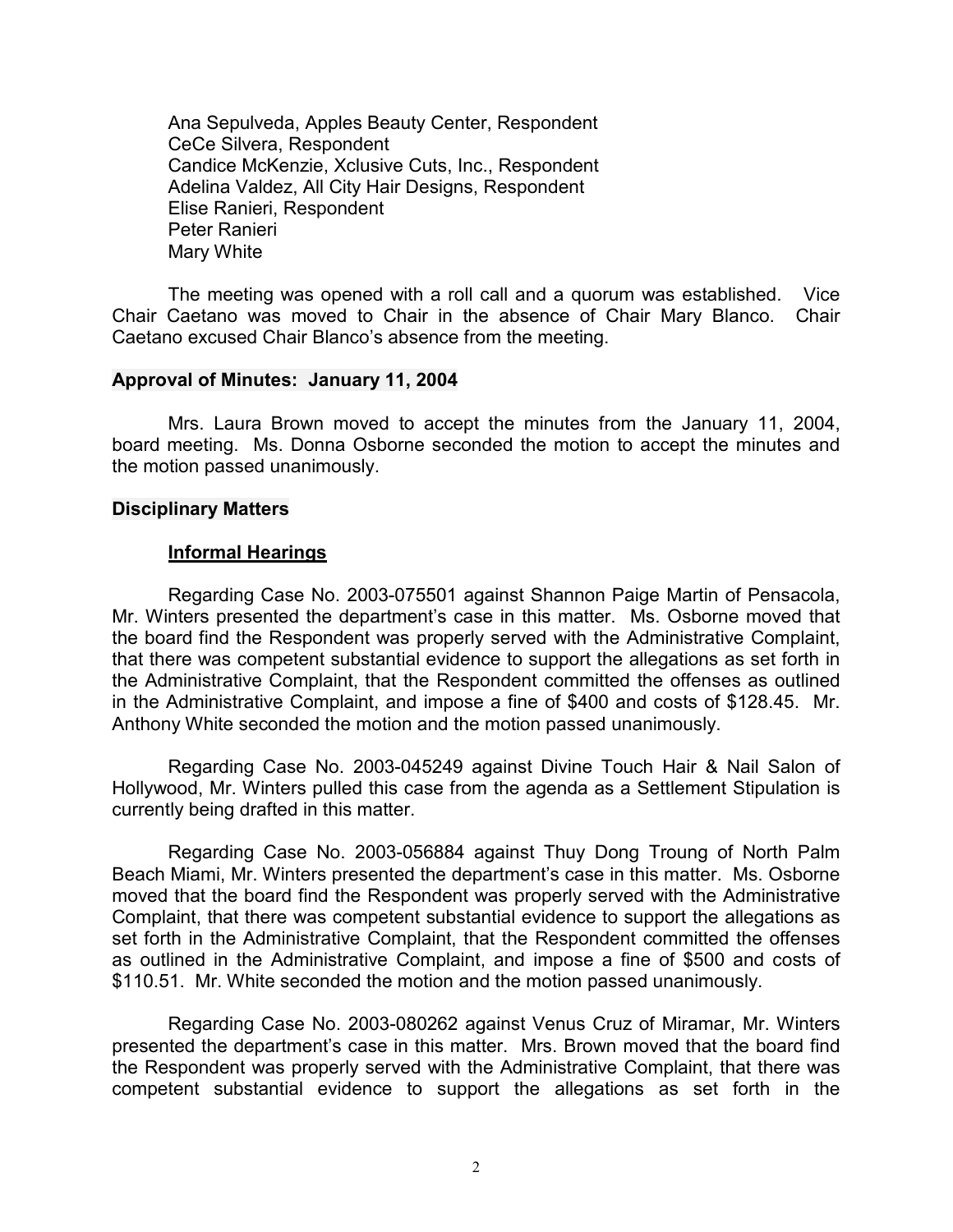Administrative Complaint, that the Respondent committed the offenses as outlined in the Administrative Complaint, and impose a fine of \$500 and costs of \$147.61. Mr. White seconded the motion and the motion passed unanimously.

Regarding Case No. 2003-061098 against Olivia L. Downing of Lauderdale Lakes, Mr. Winters presented the department's case in this matter. Mr. White moved that the board find the Respondent was properly served with the Administrative Complaint, that there was competent substantial evidence to support the allegations as set forth in the Administrative Complaint, that the Respondent committed the offenses as outlined in the Administrative Complaint, and impose a fine of \$350 and costs of \$129.81. Ms. Osborne seconded the motion and the motion passed unanimously.

Regarding Case No. 2003-059498 against Frederick of Boca of Boca Raton, Mr. Winters presented the department's case in this matter. Ms. Osborne moved that the board find the Respondent was properly served with the Administrative Complaint, that there was competent substantial evidence to support the allegations as set forth in the Administrative Complaint, that the Respondent committed the offenses as outlined in the Administrative Complaint, and impose a fine of \$500 and costs of \$201.74. Mrs. Brown seconded the motion and the motion passed unanimously.

Regarding Case No. 2003-046611 against Elise Rainieri of Port St. Lucie, Mr. Winters presented the department's case in this matter. Ms. Rainieri was present and offered mitigation in this matter. She also asked that she be allowed to make installments for payment in full of this case. Mrs. Brown moved that the board find the Respondent was properly served with the Administrative Complaint, that there was competent substantial evidence to support the allegations as set forth in the Administrative Complaint, that the Respondent committed the offenses as outlined in the Administrative Complaint, and impose a fine of \$200 and costs of \$109.61, allowing for payments as follows: \$50 for the initial payment, \$59.61 for the second payment, and \$50 payments until the matter is paid in full. Mr. White seconded the motion and the motion passed unanimously.

Regarding Case No. 2002-013555 against F.Y.E.O. of Jacksonville, Mr. Winters presented the department's case in this matter. Ms. Monica Smith moved that the board find the Respondent was properly served with the Administrative Complaint, that there was competent substantial evidence to support the allegations as set forth in the Administrative Complaint, that the Respondent committed the offenses as outlined in the Administrative Complaint, and impose a fine of \$500 and costs of \$411.29. Ms. Osborne seconded the motion and the motion passed unanimously.

## **Motions for Waiver of Rights and Final Order**

Mr. Winters explained that Motions for Waiver of Rights and Final Order were previously styled Motions for Default and Final Order. The department's position for changing titles of the motions is to negate any confusion caused by the Motion for Default and Final Order as there is no such term of art and to alleviate the creation of a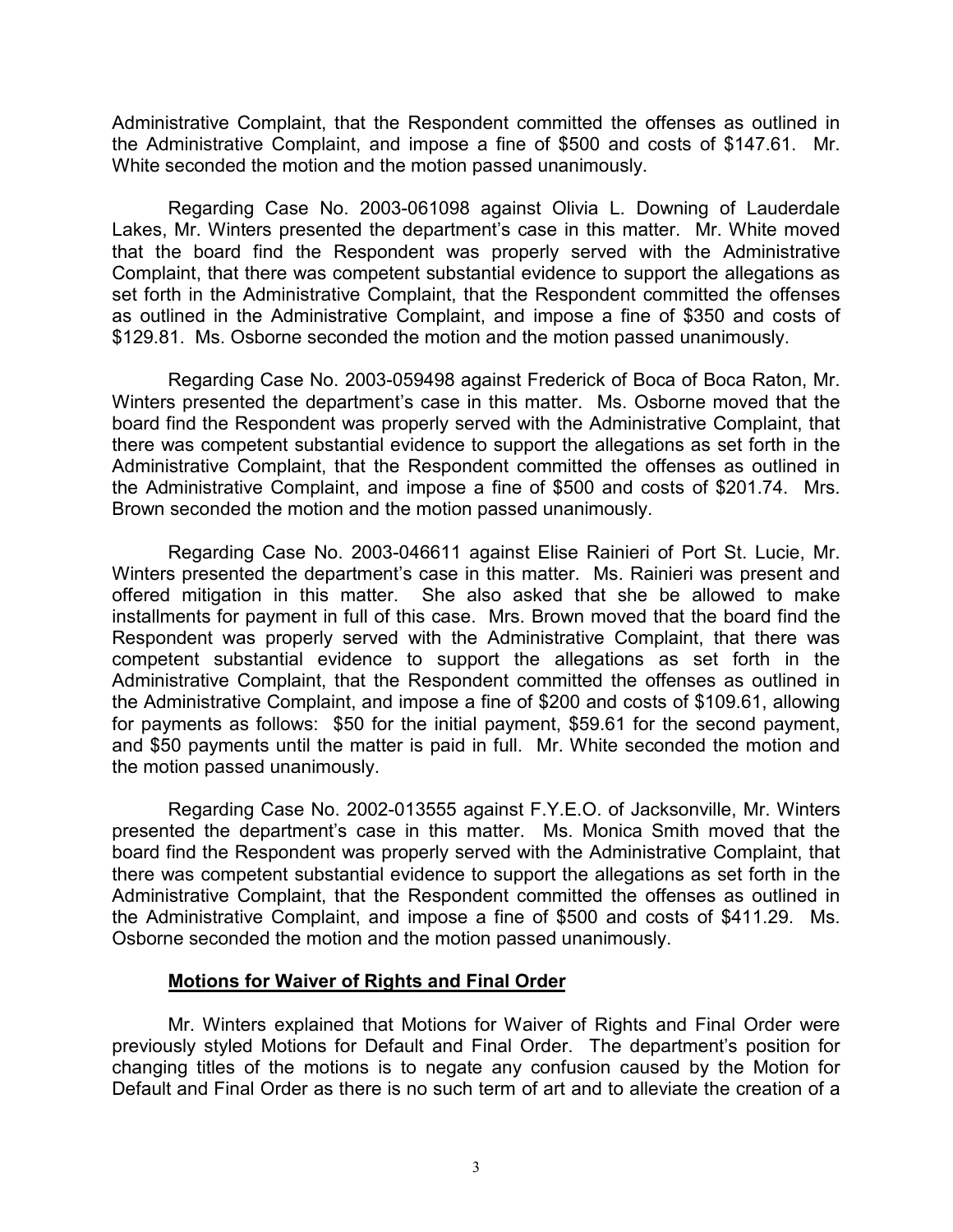civil standard. Diane Guillemette, Assistant Attorney General, will research this change and report her findings to the board at the next meeting.

Regarding Case No. 2002-009699 against Marletha Peavy of Belle Glade, Mr. Winters presented the department's case in this matter. Mrs. Brown moved that the board find that the Respondent was properly served with the Administrative Complaint, the Respondent was in default, the board accept the allegations as stated in the Administrative Complaint and adopt them as the findings of fact and conclusions of law of the board, and impose a fine of \$1,000 and costs of \$92.83. Mr. White seconded the motion and the motion passed unanimously.

Regarding Case No. 2003-002243 against Aleisha Stephens of Delray Beach, Mr. Winters presented the department's case in this matter. Mrs. Brown moved that the board find that the Respondent was properly served with the Administrative Complaint, the Respondent was in default, the board accept the allegations as stated in the Administrative Complaint and adopt them as the findings of fact and conclusions of law of the board, and impose a fine of \$3,000, costs of \$160.70, and suspension of her license until the fine and costs are paid in full and she appears before the board. Mr. White seconded the motion and the motion passed unanimously.

Regarding Case No. 2003-074520 against Apples Beauty Center of Orlando, Mr. Winters presented the department's case in this matter. Ms. Ana Sepulveda of Apples Beauty Center was present and offered mitigation in this case. After further discussion, Ms. Osborne moved that the board find that the Respondent was properly served with the Administrative Complaint, the Respondent was in default, the board accept the allegations as stated in the Administrative Complaint and adopt them as the findings of fact and conclusions of law of the board, and impose a fine of \$500 and costs of \$165.56. Mrs. Brown seconded the motion and the motion passed unanimously.

Unless otherwise stated, by appropriate motion the board found that the Respondent was properly served with the Administrative Complaint, the Respondent was in default, the board accepted the allegations as stated in the Administrative Complaint and adopted them as the findings of fact and conclusions of law of the board, and imposed the penalties shown below:

- Kutting Edge Unisex; Fort Lauderdale Case No. 2003-069301 \$350 fine and \$136.94 costs
- Tamica R. Higgins, d/b/a Klassie & Sassie Salon; Melbourne Case No. 2002-013653 \$250 fine and \$155.79 costs
- **Pines Plaza Hair Stylist; Delray Beach** Case No. 2003-072191 \$350 fine and \$100.89 costs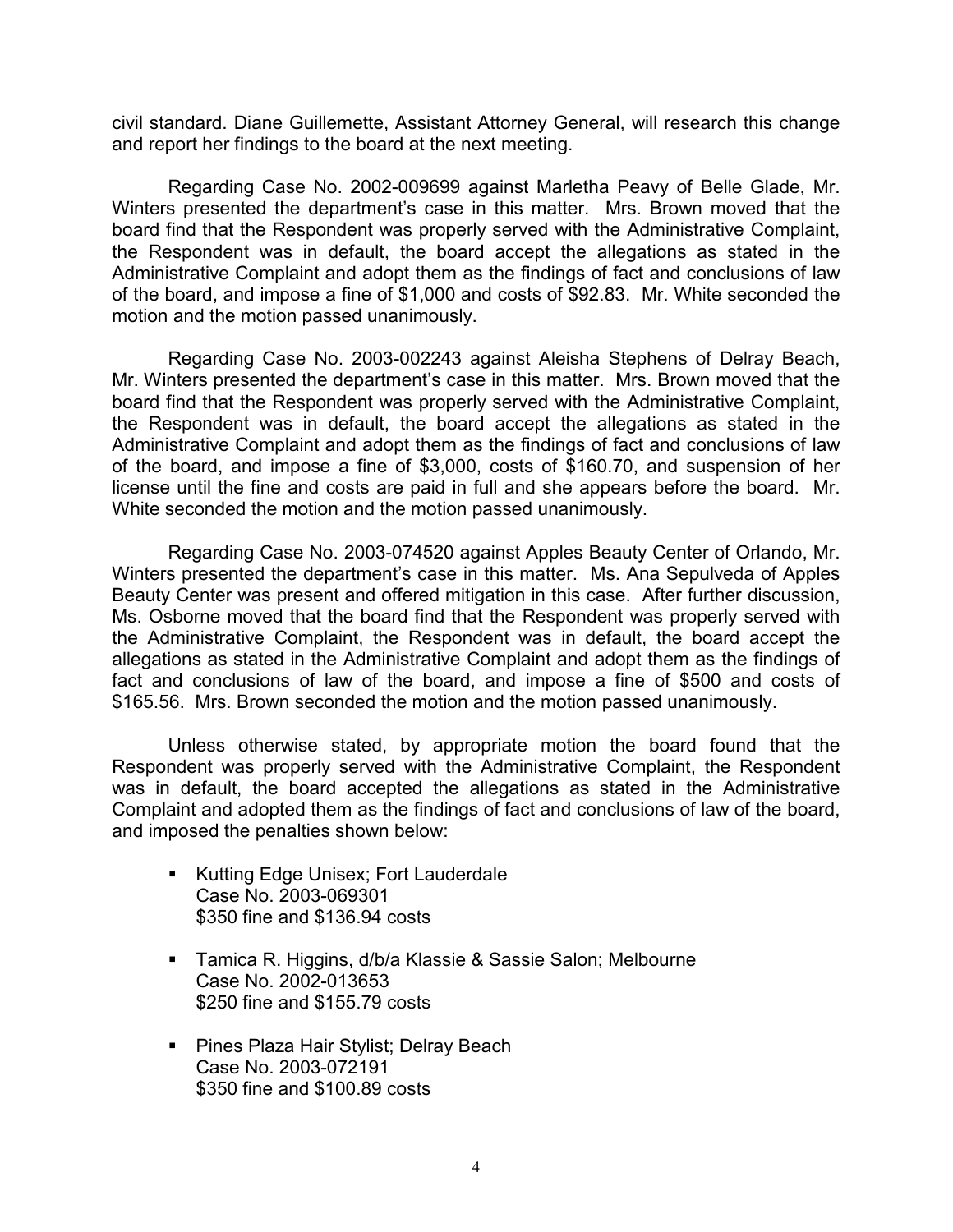- Desiree's Unisex Beauty Salon and Boutique; Fort Lauderdale Case No. 2003-064845 \$300 fine and \$21.28 costs
- **All City Hair Designs; West Palm Beach** Case No. 2003-069441 \$500 fine and \$102.63 costs
- **Marlon Robert Brown; Deland** Case No. 2003-057744 \$1,500 fine and \$542.71 costs
- Paul F. Horan; Orlando Case No. 2003-055307 \$500 fine and \$191.82 costs
- **Thuy Tran; Palm Beach Gardens** Case No. 2003-056910 \$1,000 fine and \$157.75 costs
- **Soneath Sao; Port Saint Lucie** Case No. 2003-068139 \$1,000 fine and \$123.29 costs
- **Patricia Washington; Holly Hill** Case No. 2001-05673 \$1,000 fine and \$626.86 costs
- **Avrea Cruz; Tampa** Case No. 2003-075606 \$450 fine and \$93.96 costs

# **Stipulations**

Regarding Case No. 2001-07533 against Cecilia Silvera of Sebring, Mr. Winters presented the department's case in this matter. Ms. Silvera was present and offered mitigation in this case. She also asked that the Settlement Stipulation be amended to reflect \$50 per month payments as she has suffered financial difficulties this last year. After further discussion, Mrs. Brown moved that the board find the Respondent to have committed the offenses as alleged in the Administrative Complaint and adopt the Stipulation of the parties as the board's final action, amending the payment plan calling for payments of \$50 per month until the fine of \$550 and costs of \$198.61 are paid in full. Mr. White seconded the motion and the motion passed unanimously.

Ms. Silvera pointed out to the board some incorrect information she has received from a continuing education provider. Ms. Silvera will send a copy of the continuing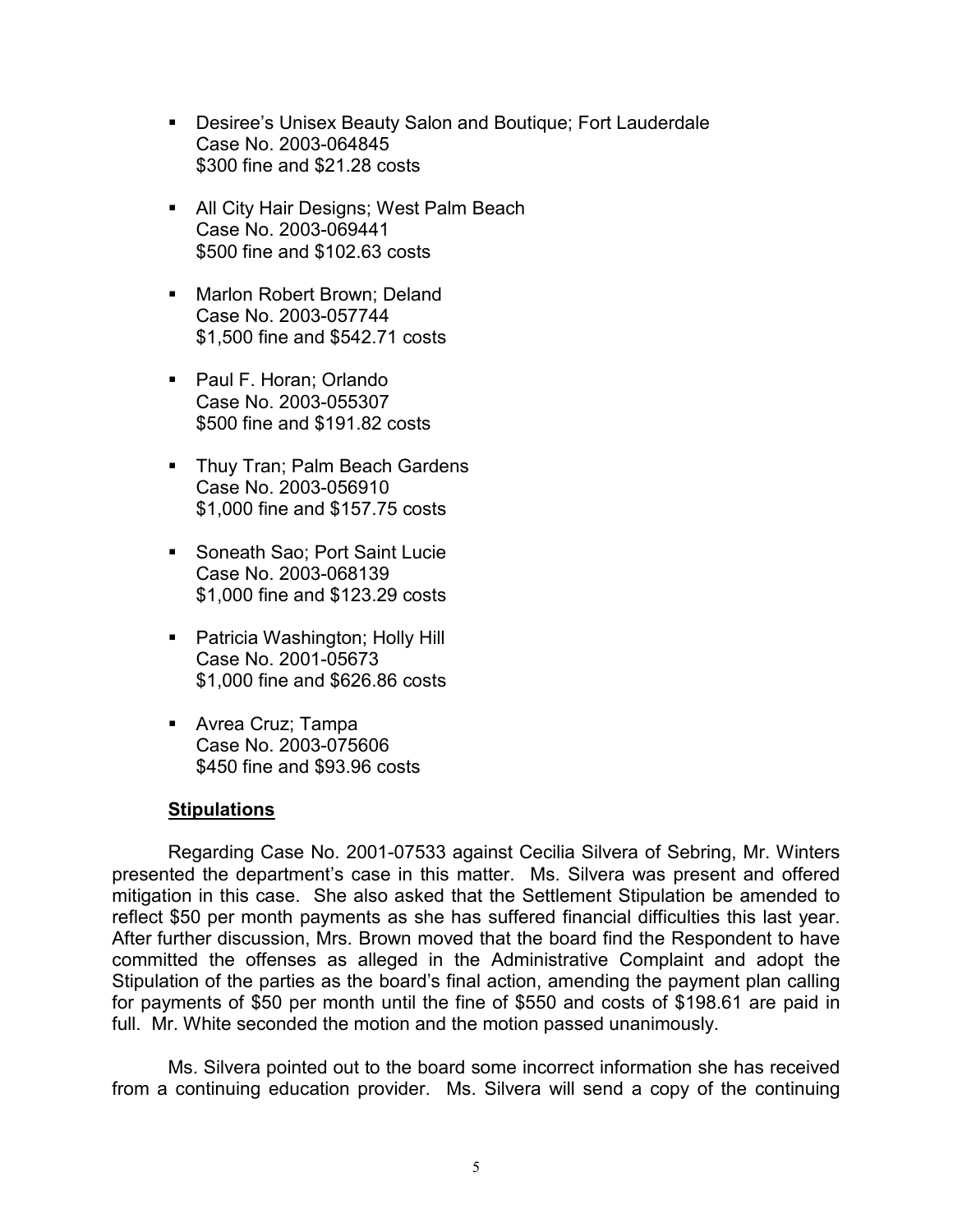education provider's publication to Ms. Julie Malone, Executive Director, for proper handling.

Unless otherwise stated, by appropriate motion the board found the Respondent to have committed the offenses as alleged in the Administrative Complaint and adopted the Stipulation of the parties as the board's final action regarding a penalty to be imposed on the Respondent as follows:

- Good Looks Salon, Inc.; Pembroke Pines Case No. 2003-080258 \$500 fine and \$155.29 costs This case was originally agendaed as an Informal Hearing but a Settlement Stipulation was signed by the Respondent and forwarded to the Department subsequent to the preparation of the board meeting agenda.
- Christina Galaini; Boynton Beach Case No. 2001-05673 \$200 fine and \$393.81 costs This case was originally agendaed as a Motion for Waiver of Rights and Final Order but a Settlement Stipulation was signed by the Respondent and forwarded to the Department subsequent to the preparation of the board meeting agenda.
- **K**clusive Cuts; Fort Lauderdale Case No. 2003-070287 \$500 fine and \$123.65 costs
- Kathleen Drew; Boca Raton Case No. 2003-072212 \$1,000 fine and \$197.56 costs
- **IVan Aaron Sherman; Jupiter** Case No. 2003-072446 \$1,000 fine and \$135.11 costs
- **Shawn Lynn Gilliam; Belle Glade** Case No. 2003-070825 \$400 fine and \$102.88 costs

# **Department Attorney Report**

Mr. Winters distributed a Prosecuting Attorney Status Report. He informed the board that there are currently 175 open cosmetology cases in the legal section.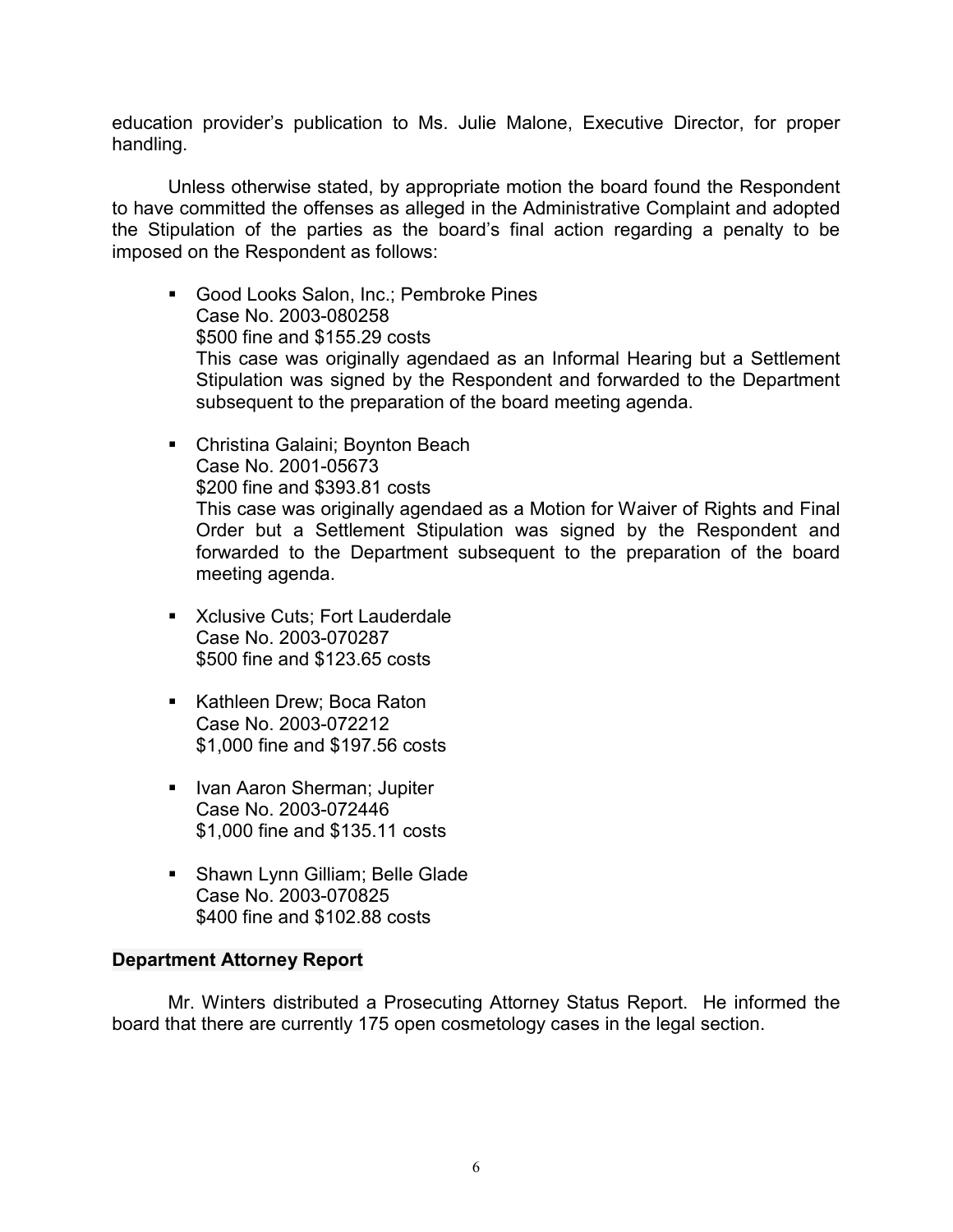# **Applications**

# **Hair Braiding Course Applications**

**Hair Braiding Education and Training Seminars** 

Ms. Osborne moved to approve this course application. Mrs. Brown seconded the motion and the motion passed unanimously. The board asked Ms. Malone to contact this provider asking that they provide a more thorough outline for the sanitation and sterilization portion of their course.

Latashia Green

Mrs. Brown moved to approve this course application. Mr. White seconded the motion and the motion passed with a majority vote as Ms. Osborne voted in opposition to this course approval.

Barda Enterprises International

Ms. Osborne moved to approve this course application. Mrs. Brown seconded the motion and the motion passed unanimously.

# **Body Wrapping Course Applications**

- **Florida College of Natural Health** Ms. Osborne moved to approve this course application. Mrs. Brown seconded the motion and the motion passed unanimously.
- New Concept Massage & Beauty School Ms. Osborne moved to approve this course application. Mrs. Brown seconded the motion and the motion passed unanimously.

# **Application for HIV/AIDS Initial Licensure Course**

■ Caridad X. Zamora Ms. Osborne moved to approve this course application. Mrs. Brown seconded the motion and the motion passed unanimously.

# **Continuing Education Provider and Course Applications**

 Creative Professional Nails, Inc. *Course Application* Nail Master Seminar – 30 Hours Mrs. Brown moved to approve this course application. Mr. White seconded the motion and the motion passed unanimously.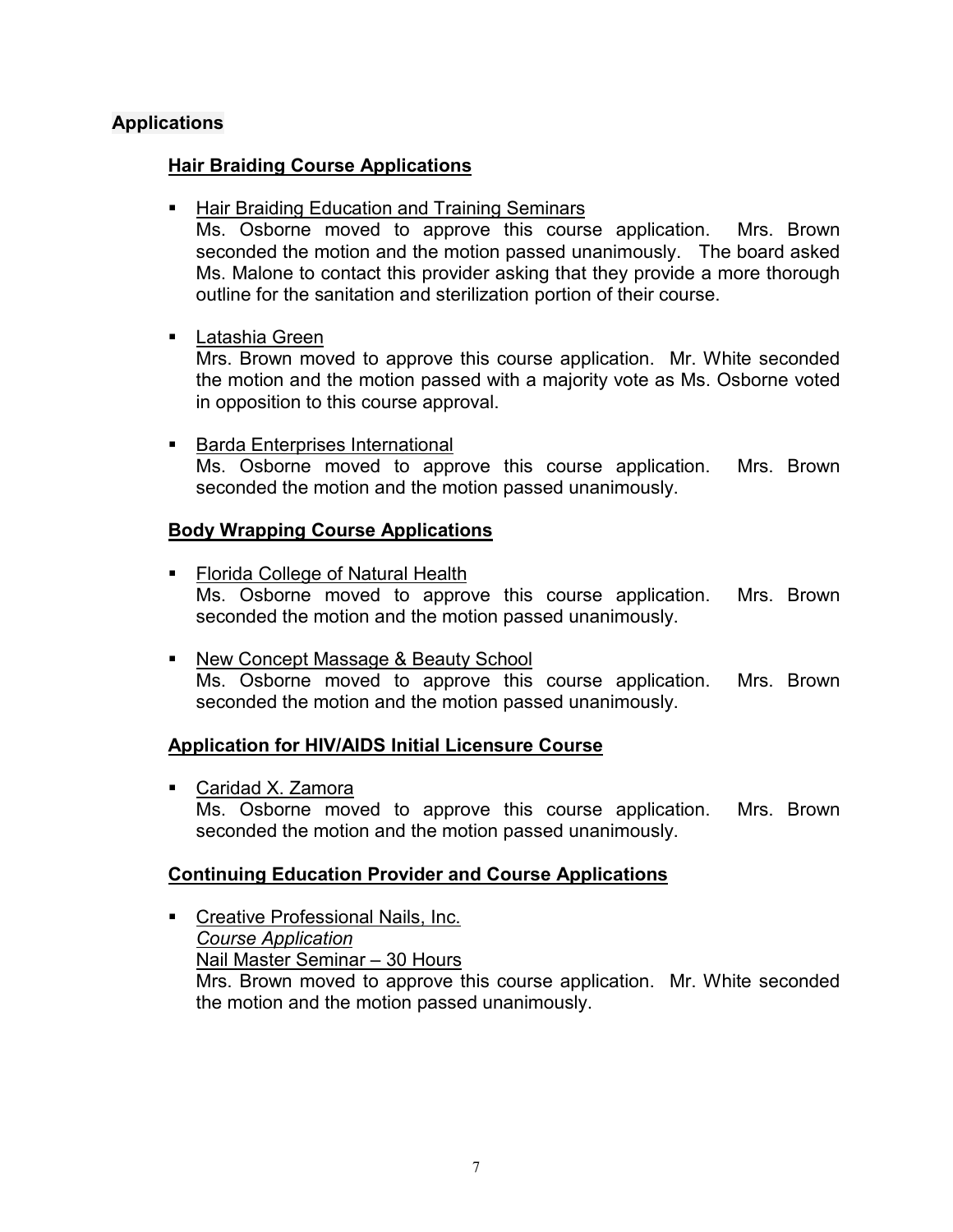# **Macon Beauty Systems** *Provider Application 14 Course Applications*

Ms. Osborne moved to approve the provider application. Mr. White seconded the motion and the motion passed unanimously.

## Natural Nail Fitness – 1 Hour (Live)

Ms. Osborne moved to deny this course application as the course materials do not contain a course outline and the materials appear to be product related and/or a product endorsement. Mr. White seconded the motion and the motion passed unanimously.

#### Art of Recommendation – 1 Hour (Live)

Ms. Osborne moved to deny this course application as the course materials do not contain a course outline. Ms. Smith seconded the motion and the motion passed unanimously.

#### Extreme Glaze – 1 Hour (Live)

Ms. Osborne moved to deny this course application as the course materials do not contain a course outline and the materials appear to be product related and/or a product endorsement. Ms. Smith seconded the motion and the motion passed unanimously.

#### Drills – 1 Hour (Live)

Ms. Osborne moved to deny this course application as the course materials do not contain a course outline and the materials appear to be product related and/or a product endorsement. Mr. White seconded the motion and the motion passed unanimously.

### Creativity in Color – 1 Hour (Live)

Ms. Osborne moved to deny this course application as the course materials do not contain a course outline. Mr. White seconded the motion and the motion passed unanimously.

## Creative French Bliss – 1 Hour (Live)

Ms. Osborne moved to deny this course application as the course materials do not contain a course outline and the materials appear to be product related and/or a product endorsement. Mr. White seconded the motion and the motion passed unanimously.

#### Color Me Creative – 1 Hour (Live)

Ms. Osborne moved to deny this course application as the course materials do not contain a course outline and the materials appear to be product related and/or a product endorsement. Ms. Smith seconded the motion and the motion passed unanimously.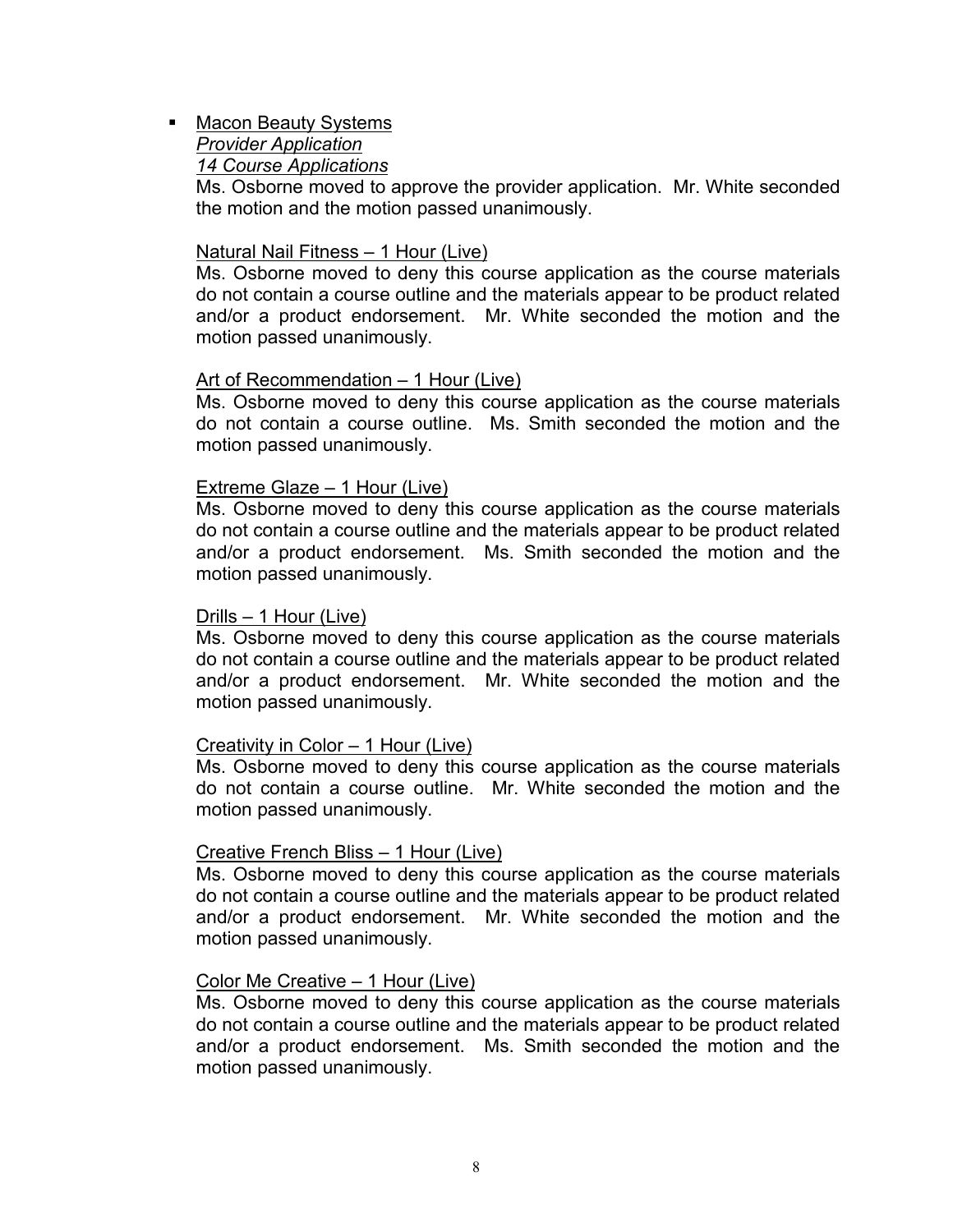#### Business for the Future – 1 Hour (Live)

Ms. Osborne moved to deny this course application as the course materials do not contain a course outline. Mr. White seconded the motion and the motion passed unanimously.

### Waxing – 1 Hour (Live)

Ms. Osborne moved to deny this course application as the course materials do not contain a course outline and the materials appear to be product related and/or a product endorsement. Mr. White seconded the motion and the motion passed unanimously.

#### Open Your Profits – 1 Hour (Live)

Ms. Osborne moved to deny this course application as the course materials do not contain a course outline. Mr. White seconded the motion and the motion passed unanimously.

#### Brazilian Waxing – 1 Hour (Live)

Ms. Osborne moved to deny this course application as the course materials do not contain a course outline. Ms. Smith seconded the motion and the motion passed unanimously.

#### Wahl Clipper – 1 Hour (Live)

Ms. Osborne moved to deny this course application as the course materials do not contain a course outline and the materials appear to be product related and/or a product endorsement. Mr. White seconded the motion and the motion passed unanimously.

#### Bibo – 1 Hour (Live)

Ms. Osborne moved to deny this course application as the course materials do not contain a course outline and the materials appear to be product related and/or a product endorsement. Mr. White seconded the motion and the motion passed unanimously.

#### Andes Clipper – 1 Hour (Live)

Ms. Osborne moved to deny this course application as the course materials do not contain a course outline and the materials appear to be product related and/or a product endorsement. Mr. White seconded the motion and the motion passed unanimously.

#### **Committee Reports**

# **Continuing Education Committee – Mary Blanco, Chair**

There was no Continuing Education Committee report.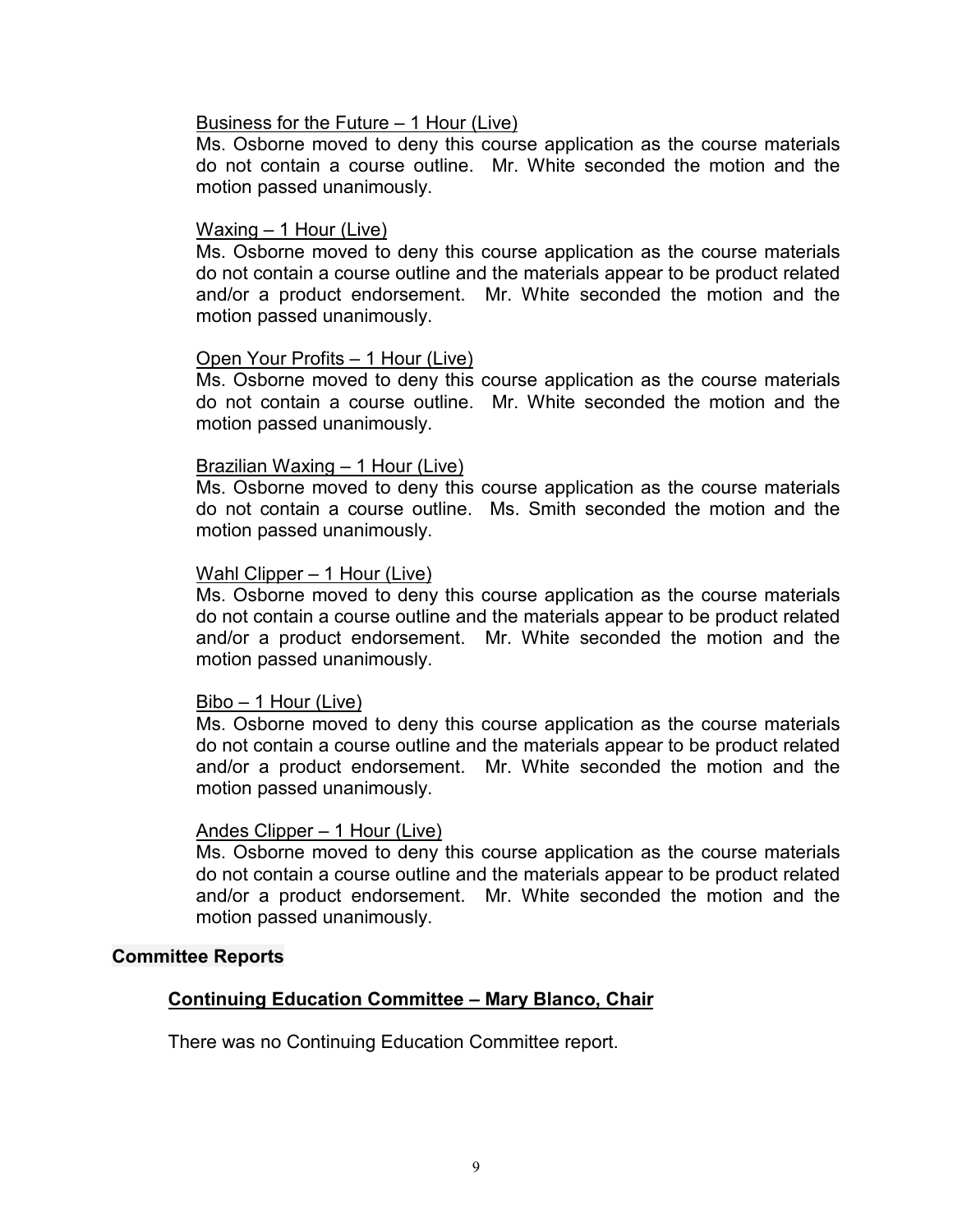## **Rules Committee – Donna Osborne, Chair**

Ms. Osborne reported her strong feeling that the board needs to increase the nail specialty and facial specialty curriculum hours in the very near future. She distributed a shell proposal increasing the educational hours for nails to 500 from the current 240 requirement, and adding the administration of a state examination giving the individual a license rather than the current registration. Ms. Osborne's proposal would eliminate the current manicure/pedicure/nail extension registration over a three-year period during which time registrants may take and pass the state examination to upgrade their registration to a nail technician license. Mr. Mez Varol, International Academy, indicated that upgrading to a license would accommodate those individuals moving to other states as most other states require licenses rather than Florida's current registrations. Ms. Malone informed the board that this proposal would require legislation to amend Chapter 477, Florida Statutes. The board agreed to allow Ms. Osborne to work with Ms. Guillemette on this proposed legislation as the legislation must be drafted for review at the next board meeting if the board intends to pursue this during the 2005 legislative session.

Ms. Osborne mentioned her proposal to increase the educational hours for facials to 600 from the current 260 requirement, adding the administration of a state examination giving the individual a license rather than the current registration. Like the nail proposal, Ms. Osborne proposes eliminating the current facial specialty registration over a three-year period during which time registrants may take and pass the state examination to upgrade their registration to an esthetician license. This 600-hour curriculum could possibly include detailed coursework in microdermabrasion and laser hair removal.

Mr. Robert Valdez, Florida Cosmetology Schools Association, mentioned the handout he distributed at the July 2003 Board of Cosmetology meeting which detailed a national cosmetology program including a hairstylist license for individuals who only want to do hair. He added that facial specialists should be allowed to do some laser light treatments. He urged the board to leave their proposal open-ended, but specific, when it comes to educational hours so as not to place a hardship on students who must work while attending school. Ms. Osborne added that she does not feel the cosmetology hours should be increased at this time. Ms. Mary Crew, Department of Education, indicated that increasing nail and facial hours would increase the cosmetology hours and this would affect school occupational completion points and student funding. She does agree that nail and facial hours should be increased. Ms. Crew asked that she be provided with a copy of the legislative draft, when created, and she asked Mr. Valdez for a copy of his national program information distributed at the July 2003 board meeting.

Mr. Varol asked that the industry be consulted when drafting this legislation. He agrees that nail and facial hours should be increased to prepare students for work in a salon environment. Mr. Varol added that Oregon, Colorado and Nevada all license hair stylists who only do hair and nail technicians who only work on nails. He suggested that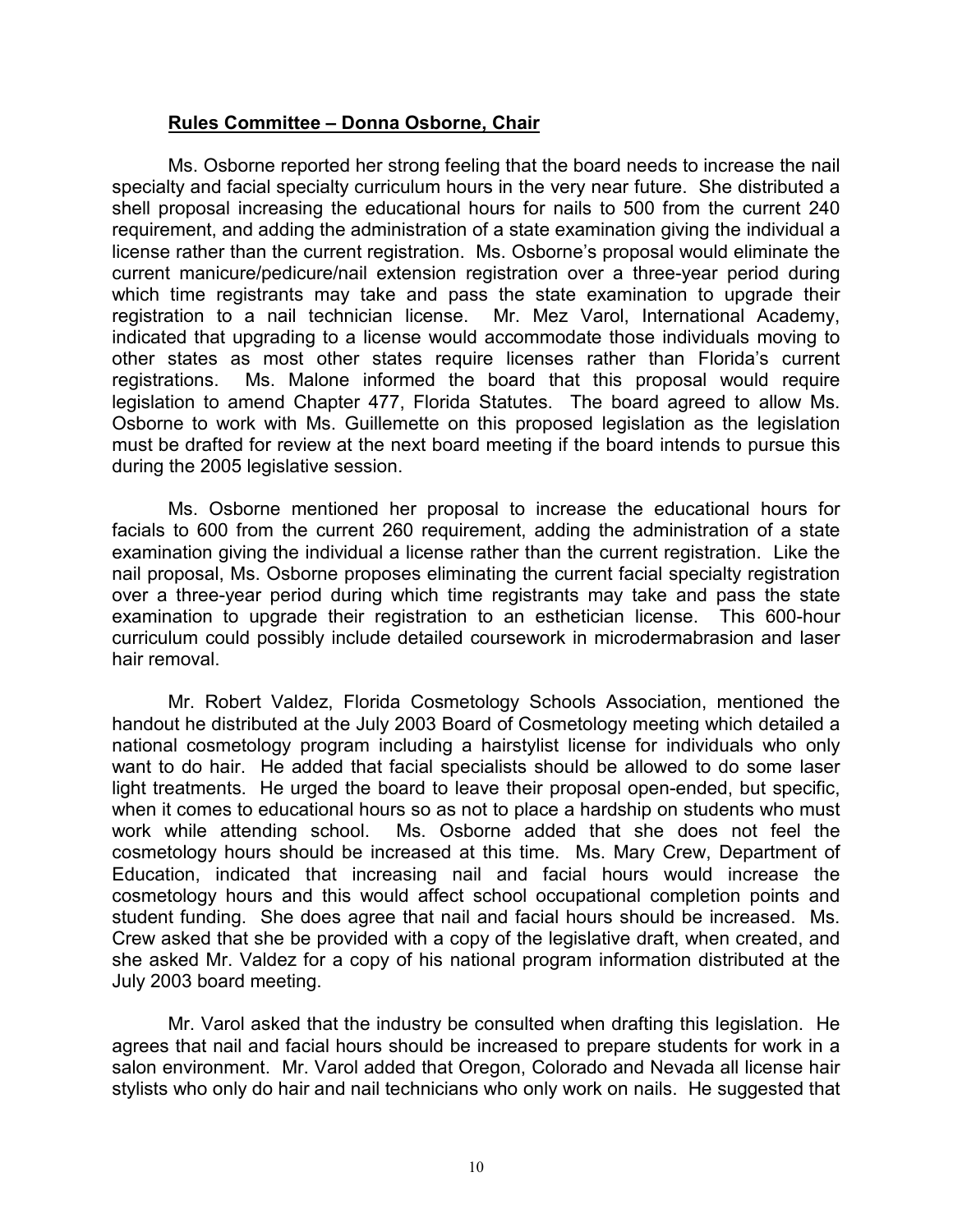the cosmetologist license remain as is allowing a cosmetologist to do hair, nails, facials, and all other services but possibly pattern other licenses like Oregon, Colorado and Nevada. Mr. Varol believes this legislation should be sought during the 2005 legislative session.

Mr. Valdez asked the board to provide copies of the legislative proposal to interested parties prior to the July 2004 board meeting so that all parties can work together on these initiatives.

Ms. Osborne offered to interested parties the opportunity to submit recommendations to her as she works on drafting legislative language with Ms. Guillemette.

Mr. White was excused to leave from the board meeting by Chair Caetano as his father is ill and he had a prior commitment for later this afternoon.

## **Legislative Committee – Laura Brown, Chair**

Mrs. Brown asked that the following legislative initiatives be placed on the next agenda for discussion and possible pursuit during the 2005 legislative session: cosmetology definitions, reciprocity, and license numbers in advertisements. Ms. Osborne will send Ms. Malone her formerly proposed cosmetology definitions.

## **Old Business**

There was no old business for discussion.

## **New Business**

Ms. Malone mentioned information distributed at the board meeting from Mr. Mark Bateh of Informed relating to his concern with another continuing education provider's course advertisement as it appears to him and other readers to be a course published by the Board of Cosmetology. After discussion, the board agreed that this continuing education provider's marketing of their course does not appear to be inaccurate or fraudulent. Ms. Malone will inform Mr. Bateh of the board's position.

Ms. Guillemette mentioned her response to a letter from Ms. Shannon Haas and Ms. Vicki Canto of Cloud 9 Salon contained in the agenda relating to the display of cosmetology licenses. Ms. Guillemette added that Ms. Haas and Ms. Canto have formally filed a Petition for Waiver of board rule in their situation and the board must act on this matter before July 6, 2004.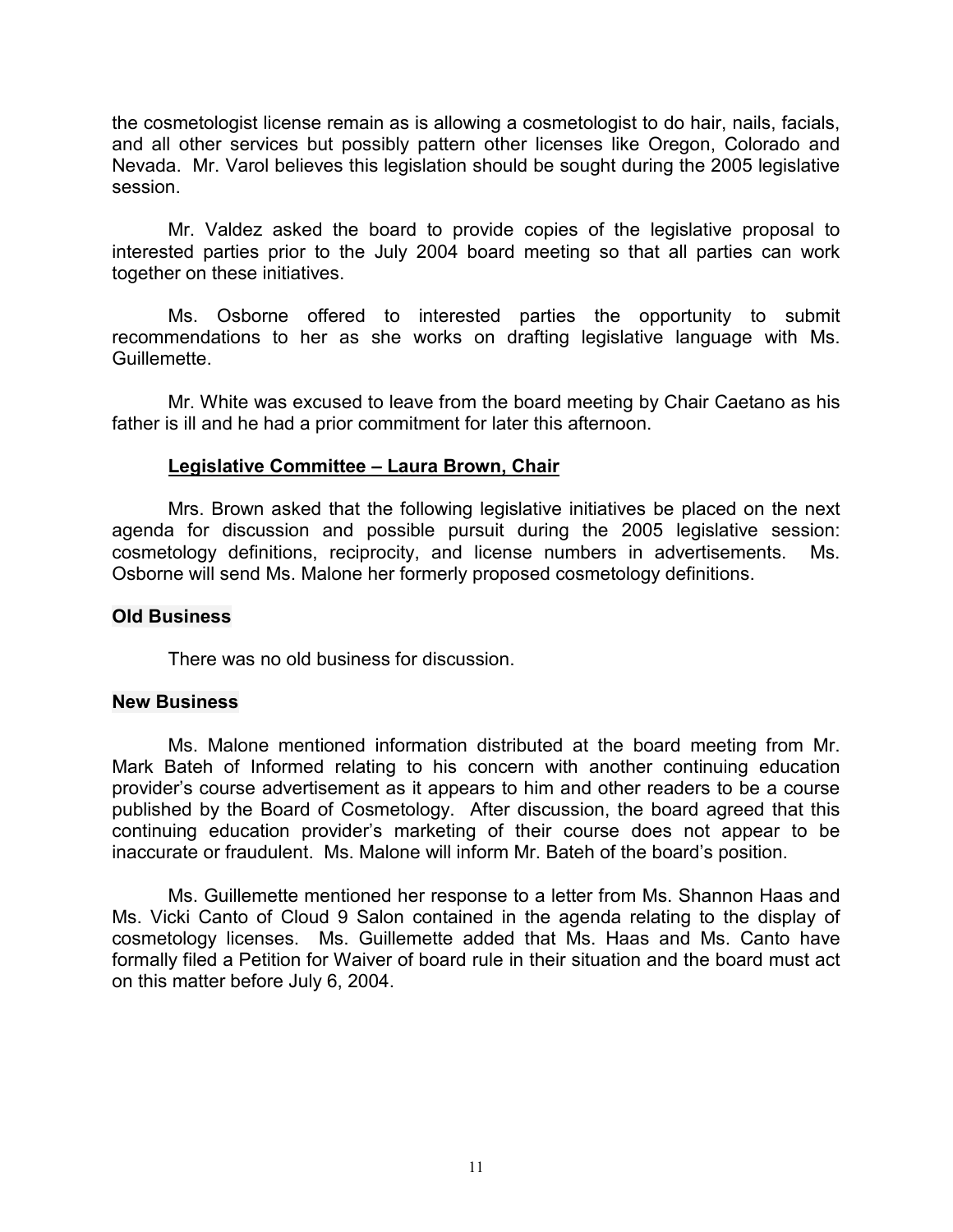## **Other Business**

# **Executive Director Report**

**Letter from Deputy Secretary Julie Baker to Chair Blanco Dated February 26, 2004, Regarding Cash Sweep Operating and Unlicensed Activity Accounts for Periods December 31, 2003 and 2002**

Ms. Malone informed the board that there was no sweep of the board's operating or unlicensed activity accounts due to the board's current cash deficit posture. Ms. Malone added that she will provide the board with a detailed five year accounting on increasing fees at the July board meeting.

## **Section 477.0132(1)(d), Florida Statutes**

Ms. Malone informed the board that this statutory exemption requires that providers of hair braiding, body wrapping and hair wrapping courses only be approved by the board.

**National Accrediting Commission of Cosmetology Arts & Sciences, Inc. (NACCAS) Review/January-February 2004 National Coalition of Esthetic & Related Associations' Advance Newsletter/Volume II, Number 1 2004 National Coalition of Esthetic & Related Associations Advisory Notice National Interstate Council of State Boards of Cosmetology (NIC) Bulletin/January 2003 NIC Region Meeting Notice NIC Recommendations for Proposed Bylaw Amendments**

Ms. Malone informed the board that this information was included in the board meeting agenda for informational purposes.

# **Legislative Updates**

# CS/SB1530 and HB467 – Make-up Artists/MMA

Ms. Malone informed the board that the Senate passed CS/SB1530 on April 16, 2004, and as far as she was aware, the House version was still on the House floor. Chair Caetano informed the board that the House has passed HB467. Ms. Bonnie Poole, Florida Cosmetology Association, says this legislation, which has an effective date of July 1, 2004, will deregulate the cosmetology industry. She added that this legislation exempting make-up artists from registration does not address wedding planners, and the department will need more inspectors and investigators to police wedding planners. Mr. Valdez mentioned his previously expressed willingness to work with the department and the Governor's Film Commission on this legislation, but he was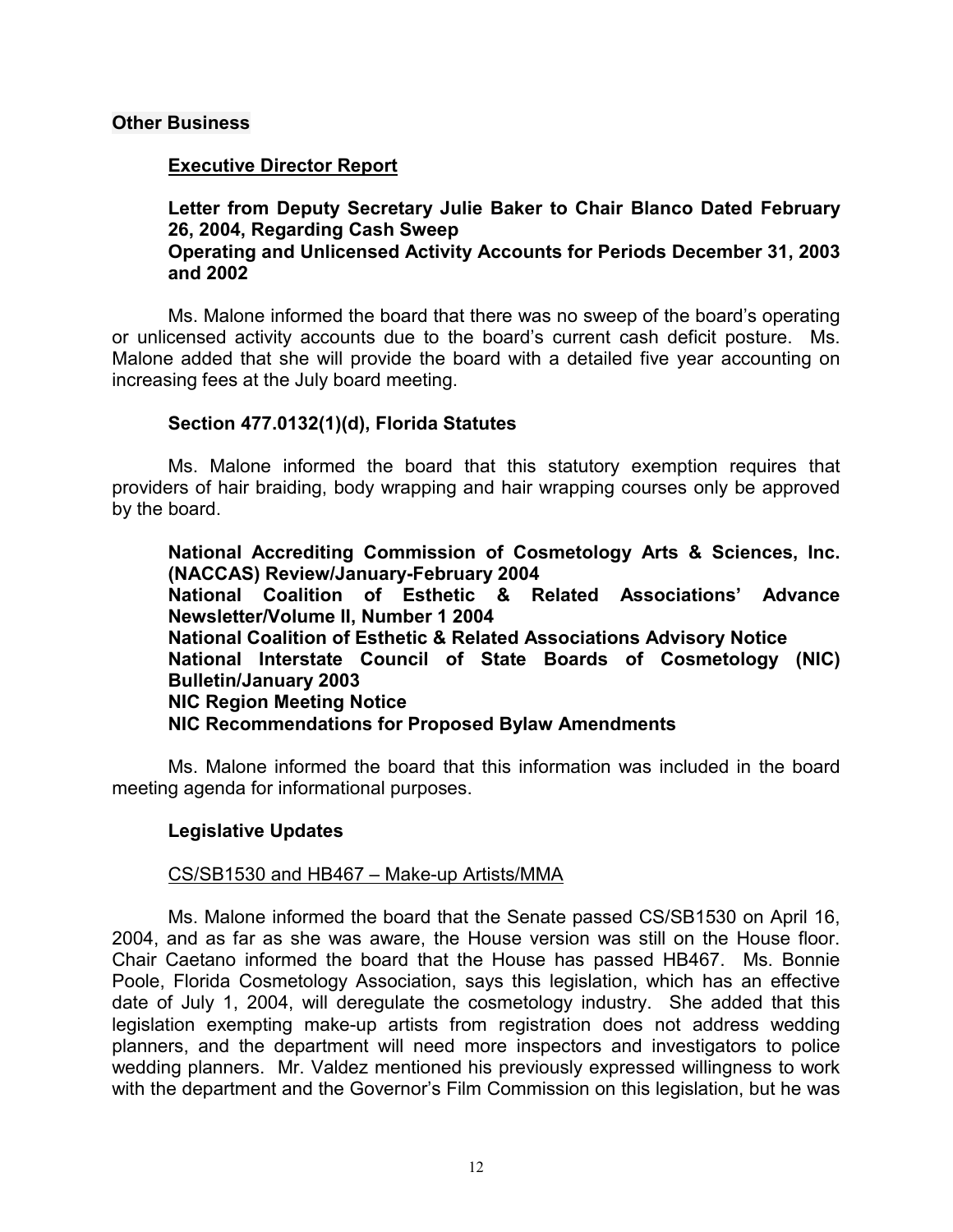never contacted. He added that the Florida Cosmetology Schools Association was against the proposal as written. Mr. Valdez reminded the board that the legislation mentioned exemptions for qualified productions in Florida and The Home Shopping Network (HSN) is not a qualified production in Florida. Ms. Lynette Beuligmann, Puttin on The Ritz, reminded the board that this legislation is discriminatory to licensees and does not ensure sanitation which endangers the public and licensees.

## SB2530 and HB1611 – Apprenticeship

Ms. Malone informed the board that SB2530 has not been moving and that committee meetings end on April 20, 2004. She added that HB1611 has been amended two times and has most recently eliminated language creating an apprenticeship for cosmetologists.

# **Board Attorney Report**

# **Letter to Mr. Rob Arendse of Rob's World of Hair Care Dated February 4, 2004, Regarding a Pet in a Salon**

Ms. Guillemette indicates she has not received any further correspondence from Mr. Arendse in this matter.

## **Rules Report**

Ms. Guillemette referred to the Rules Report included in the agenda and advised the board that this report gives them an update on all recent rule actions.

With regard to Rule 61G5-24.006, F.A.C. – Cosmetologist Reexamination Fee, Mrs. Brown moved to amend this rule reallocating the amount paid to the department to \$23 from \$11 and the amount paid to the testing vendor from \$39 to \$27. Ms. Osborne seconded the motion and the motion passed unanimously.

Ms. Guillemette informed the board that the citation rules are effective and should assist Mr. Winters with the prosecution of cases. The department inspectors have been made aware of these new citation rules.

Ms. Guillemette will open rules relating to hair braiding, body wrapping and hair wrapping courses for discussion at the next board meeting.

## **Regulation Report**

Ms. Malone mentioned the Complaints and Investigative Statistics Report for Fiscal Year 2003-2004 included in the agenda. Mrs. Brown asked Ms. Malone to research and report how many inspectors the department employs and how many inspections each inspector is responsible for completing in one year.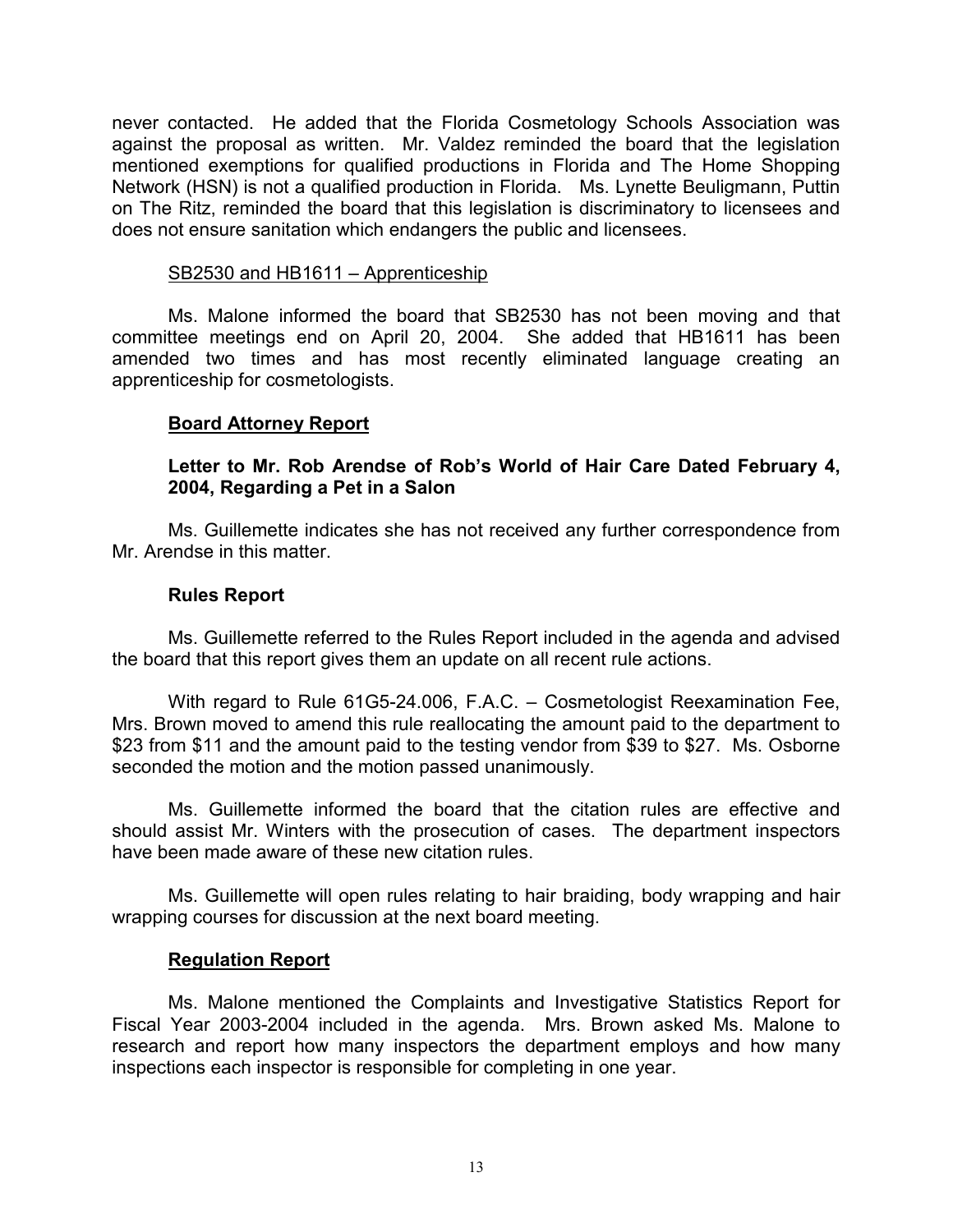# **Bureau of Education and Testing**

There was no report from the Bureau of Education and Testing.

# **Board Attorney Report (continued)**

Ms. Guillemette mentioned the information contained in the agenda and additional information distributed at the board meeting relating to the Domestic Violence Initiative sponsored by the Attorney General's Office. Ms. Guillemette stated that a good place to target domestic violence situations is cosmetology salons and barbershops. The Attorney General's Office is currently training individuals in various counties to speak to salon employees about recognizing domestic violence situations. She added that there is no encouragement to become counselors in these type matters but to provide abused individuals with tools for obtaining assistance. Ms. Guillemette mentioned the possibility of creating continuing education elective credit for individuals who take the domestic violence training. Mr. Valdez suggested creating a video for continuing education purposes.

# **Executive Director (continued)**

Ms. Malone asked the board if they would like to have the future newsletter mailed to salons or as a cost savings effort, just post the newsletter for viewing on the board's web page. The board agreed to mail the newsletter one last time to salons and include an article on accessing the board's web page. The board asked Ms. Malone to determine if the number of hits to the board's web page can be tracked. In addition, Ms. Malone will include articles in the newsletter on the Domestic Violence Initiative, the unauthorized use of another licensee's license, and how to contact the department to lodge a complaint.

# **Board Member Comments**

There were no comments from the board members.

## **Chairperson Comments**

Chair Caetano had no additional comments.

## **Public Comments**

Mr. Valdez asked about schools obtaining pin numbers for access to update applicant information. Ms. Malone will report her findings at the next board meeting.

Ms. Beuligmann again inquired about placing license numbers in advertisements. Ms. Guillemette indicates she researched this issue and it will take a legislative change to require this information.